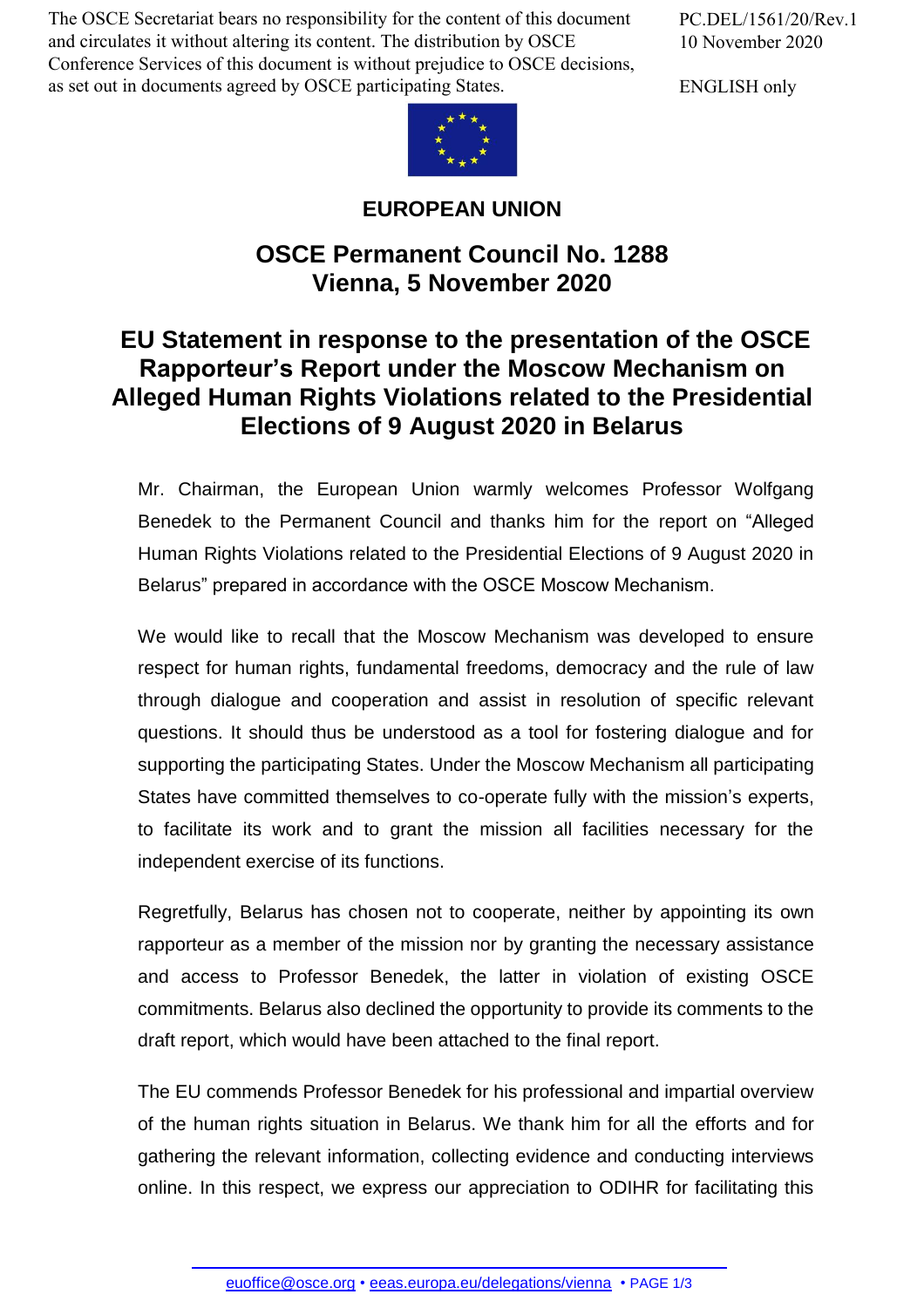process by opening a specific information channel to share information with the OSCE rapporteur.

The report clearly confirms that there is overwhelming evidence that the presidential elections of 9 August 2020 have been falsified and that massive and systematic human rights violations have been committed by the Belarusian security forces in response to peaceful demonstrations and protests. It provides us with numerous, well-documented examples of harassment and persecutions as well as testimonies of victims of torture or ill-treatment, including sexual-based violence, confirming allegations of general impunity of the security forces. The findings of the OSCE rapporteur correspond with our critical assessment of the electoral process, the human rights situation in Belarus and the non-compliance with existing OSCE commitments. They shed further light on the scope and nature of the wave of violence and repression following the presidential elections in Belarus and offer a valuable set of recommendations.

The lack of conformity with international electoral standards and the systematic violations of human rights in Belarus are the object of our constant attention. It is concerning that previous recommendations of independent experts as well as autonomous institutions remain unaddressed. This year again, the EU on numerous occasions has expressed its serious concerns about both the electoral process and the state of the human rights situation in Belarus with regards to the freedom of expression, assembly, media, as well as allegations of torture and cruel, inhuman and degrading treatment. Regretfully, our dialogue in the Permanent Council has so far failed to dispel concerns about adherence by Belarus to the OSCE commitments and principles, and the crackdown on the opposition, civil society and representatives of mass media continues unabated.

Severe manipulations of the presidential elections have taken place and gross human rights violations have happened and continue to happen every day. It is the Belarusian authorities and the Belarusian leadership that bear sole responsibility for the situation which is described in great detail in this report. The EU expresses its hope that this report and today's deliberations will contribute to improving this situation. We urge Belarusian authorities to make full use of the report and to fully and timely implement its recommendations, including invalidating the results of the